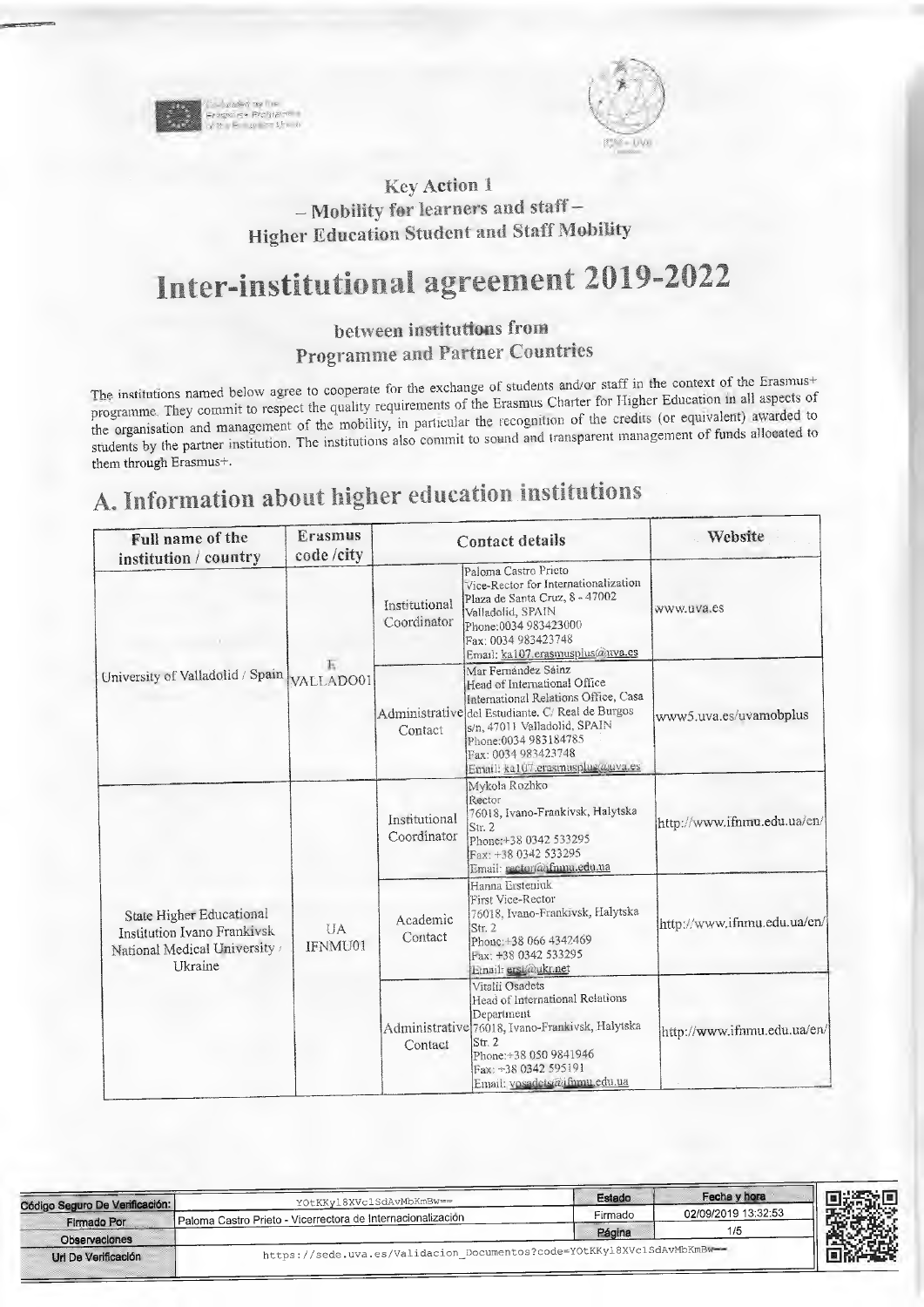# B. Mobility numbers per academic year

The partners commit to amend the table below in case of changes in the mobility data by no later than the end of January in the preceding academic year.

\*The total number of grants is per country (not per university). In cases where there is more than one partner institution per country, the total number of grants will be equally distributed so far as possible.

|                                  | Number of student mobility periods (SMS)                                                     | <b>Student Mobility for Studies</b>                                  |
|----------------------------------|----------------------------------------------------------------------------------------------|----------------------------------------------------------------------|
| <b>FROM</b>                      | TO<br>[Erasmus code or city of the   [Erasmus code or city of the  <br>receiving institution | [total number of months of the study<br>periods or average duration] |
| sending institution              | UA IFNMU01                                                                                   | $\boxed{0*(0 \text{ students } / 0 \text{ months each})}$            |
| E VALLADO01<br><b>UA IFNMU01</b> | E VALLADO01                                                                                  | $25 * (5 students / 5 months each)$                                  |

|                                               | Number of staff mobility periods (STA)      |                                                                                                         |
|-----------------------------------------------|---------------------------------------------|---------------------------------------------------------------------------------------------------------|
| <b>FROM</b><br>'[Erasmus code or city of the] | TO<br>[Erasmus code or city of the 1]       | <b>Staff Mobility for Teaching</b><br>Itotal number of days of teaching<br>periods or average duration] |
| sending institution]                          | receiving institution]<br><b>UA IFNMU01</b> | $20*(4 \text{ Staff} / 5 \text{ Days each})$                                                            |
| EVALLADO01                                    | E VALLADO01                                 | $20*(4 \text{ Staff}/5 \text{ Days each})$                                                              |
| <b>TIA IRNMIJ01</b>                           |                                             |                                                                                                         |

|                                             | Number of staff mobility periods (STT)                       |                                                                                                       |
|---------------------------------------------|--------------------------------------------------------------|-------------------------------------------------------------------------------------------------------|
| <b>FROM</b><br>[Erasmus code or city of the | TO.<br>[Erasmus code or city of the<br>receiving institution | <b>Staff Mobility for Training</b><br>total number of days of teaching<br>periods or average duration |
| sending institution                         |                                                              | $\sqrt{0 * (0 \text{ Staff} / 0)}$ Days each)                                                         |
| EVALLADO01                                  | UA IFNMU01                                                   | $0*(0 \text{ Staff} \cup 0 \text{ Days each})$                                                        |
| <b>FLA TENIMI 101</b>                       | E VALLADO01                                                  |                                                                                                       |

## C. Recommended language skills

The sending institution, following agreement with the receiving institution, is responsible for providing support to its nominated candidates so that they can have the recommended language skills at the start of the study or teaching period:

|                                 |                              |                              |                                        | level | Recommended language of instruction |
|---------------------------------|------------------------------|------------------------------|----------------------------------------|-------|-------------------------------------|
| <b>Receiving</b><br>institution | Language of<br>instruction 1 | Language of<br>instruction 2 | Student Mobility for<br><b>Studies</b> |       | <b>Staff Mobility for</b>           |
| [Erasmus code]<br>or city]      |                              |                              | Language Language                      |       | <b>Teaching</b>                     |
|                                 |                              | <b>ENGLISH</b>               | B1                                     | BI    | - B2                                |
| E VALLADO01                     | SPANISH                      |                              | B <sub>1</sub>                         | R     | B2                                  |
| <b>ITA IFNMUO1</b>              | Ukrainian                    | English                      |                                        |       |                                     |

For more details on the language of instruction recommendations, see the course catalogue of each institution [Links provided on the first page].

|                                |                                                                         |         | THE PROJECTION      |  |
|--------------------------------|-------------------------------------------------------------------------|---------|---------------------|--|
|                                |                                                                         | Estado  | Fecha y hora        |  |
| Código Seguro De Verificación: | YOtKKyl8XVclSdAvMbKmBw==                                                | Firmado | 02/09/2019 13:32:53 |  |
| Firmado Por                    | Paloma Castro Prieto - Vicerrectora de Internacionalización             | Página  | 2/5                 |  |
| Observaciones                  | https://sede.uva.es/Validacion_Documentos?code=Y0tKKyl8XVc1SdAvMbKmBw== |         |                     |  |
| Url De Verificación            |                                                                         |         |                     |  |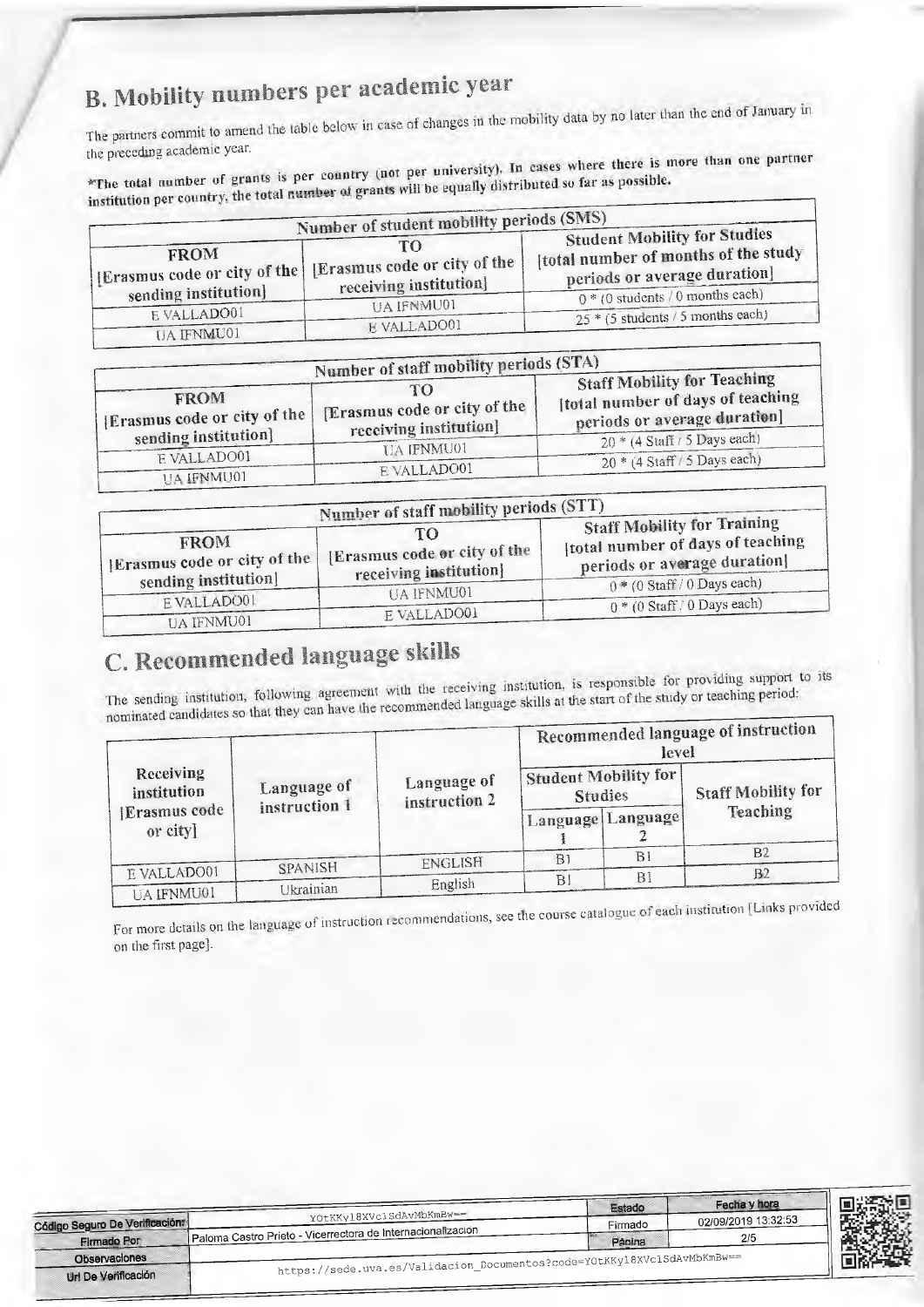### D. **Respect** of fimdamental principles and other mobility **requirements**

The higher education institution(s) located in a Programme Country of Erasmus h must respect the Erasmus Charter for Higher Education of which it must be a holder. The charter can be found here: https://eacea.ec.europa.eu/erasmusplus/actions/erasmus-charter en

The higher education institution(s) located in a Partner Country of Erasmus+ must respect the following set of principles and requirements:

The higher education institution agrees to:

- Respect in full the principles of non-discrimination and to promote and ensure equal access and opportunities to mobile participants from all backgrounds, in particular disadvantaged or vulnerable groups.
- Apply a selection process that is fair, transparent and documented, ensuring equal opportunities to participants eligible for mobility.
- Ensure recognition for satisfactorily completed activities of study mobility and, where possible, traineeships of its mobile students.
- Charge no fees, in the case of credit mobility, to incoming students for tuition, registration, examinations or access to laboratory and library facilities. Nevertheless, they may be charged small fees on the same basis as local students for costs such as insurance, student unions and the use of miscellaneous material.

The higher education institution located in a Partner Country of Erasmus<sup>+</sup> further undertakes to:

#### Before mobility

- Provide information on courses (content, level, scope, language) well in advance of the mobility periods, so as to be transparent to all parties and allow mobile students to make well-informed choices about the courses they will follow.
- Ensure that outbound mobile participants are well prepared for the mobility, including having attained the necessary level of linguistic proficiency.
- Ensure that student and staff mobility for education or training purposes is based on a learning agreement for students and a mobility agreement for staff validated in advance between the sending and receiving institutions or enterprises. and the mobile participants.
- Provide assistance related to obtaining visas, when required, for incoming and outbound mobile participants. Costs for visas can be covered with the mobility grants. See the information / visa section for contact details.
- Provide assistance related to obtaining insurance, when required, for incoming and outbound mobile participants. The institution from the Partner Country should inform mobile participants of cases in which insurance cover is not automatically provided. Costs for insurance can be covered with the organisational support grants. Sec the information insurance section for contact details,
- Provide-guidance to incoming mobile participants in finding accommodation. See the information  $\ell$  housing section for contact details.

#### .During and after mobility

- Ensure equal academic treatment and services for home students and staff and incoming mobile participants and integrate inooming mobile participants into the institution's everyday life, and have in place appropriate mentoring and support arrangements for mobile participants as well as appropriate linguistic support to incoming mobile participants.
- Accept all activities indicated in the learning agreement as counting towards the degree, provided these have been satisfactorily completed by the mobile student.
- Provide, free-of-charge, incoming mobile students and their sending institutions with transcripts in English or in the language of the sending institution containing a full, accurate and timely record of their achievements at the end of their mobility period.
- Support the reintegration of mobile participants and give them the opportunity, upon return, to build on their experiences for the benefit of the Institution and their peers.
- Ensure that staff are given recognition for their teaching and training activities undertaken during the mobility period, based on a mobility agreement.

| Código Seguro De Verificación: | YOtKKyl8XVclSdAvMbKmBw==                                                | Estado  | Fecha y hora        |         |
|--------------------------------|-------------------------------------------------------------------------|---------|---------------------|---------|
| <b>Firmado Por</b>             | Paioma Castro Prieto - Vicerrectora de Internacionalización             | ∙irmado | 02/09/2019 13:32:53 |         |
| Observaciones                  |                                                                         | Página  |                     |         |
| Url De Verificación            | https://sede.uva.es/Validacion Documentos?code=Y0tKKyl8XVc1SdAvMbKmBw== |         |                     | Senegal |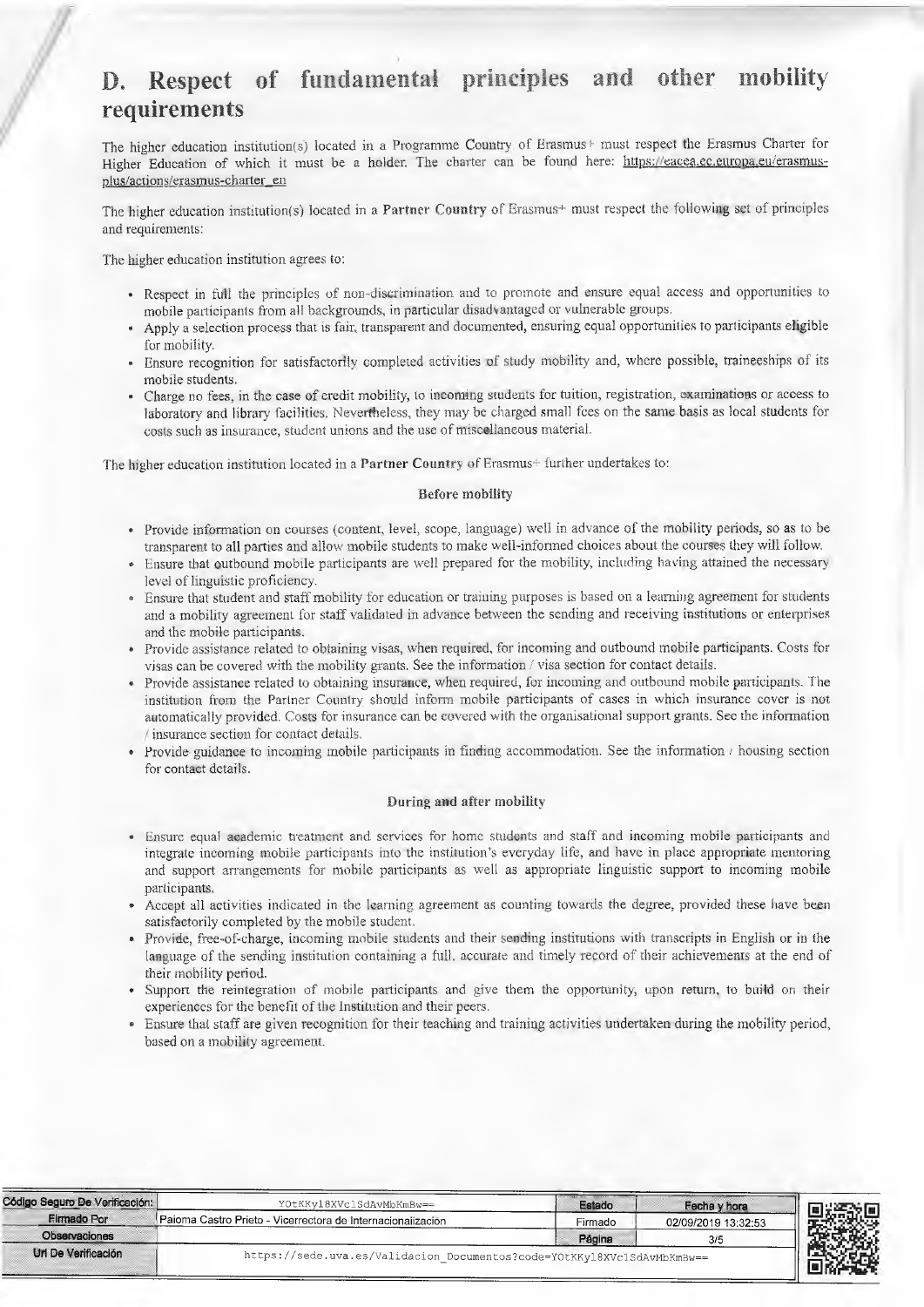## E. Additional requirements

All the additional requirements for the management of the project are specified m the document "Partners: Guide" in Annex 1

### F. Calendar

1. Applications/information on nominated students must reach the receiving institution by.

| <b>Receiving institution</b><br>[Erasmus code or city]] | Autumn Term                              | <b>Spring Term</b> |
|---------------------------------------------------------|------------------------------------------|--------------------|
| E VALLADO01                                             | September to January February to June    |                    |
| Applications Deadline                                   | May, 30th                                | November, 30th     |
| UA IFNMU01                                              | September till January January till July |                    |
| Applications Deadline                                   | June 15th                                | Dec 30th           |

2, The receiving institution will send its decision within 3 weeks.

3. A Transcript of Records will be issued by the receiving institution no later than 4 weeks after the assessment period has finished at the receiving HEI.

4 in the event of unilateral termination, a notice of at least one academic year should be given. This means that a unilateral decision to discontinue the exchanges notified to the other party by I September 2019 will only take effect as of 1 September 2020 and by 1 September 2020 will only take effect as of 1 September 2021. Neither the European Commission nor the National Agencies can be held responsible in case of a conflict.

### G. Information

### 1. Grading systems of the institutions

| <b>Receiving institution</b><br>[Erasmus code or city]] | Link to Grading system                                    |
|---------------------------------------------------------|-----------------------------------------------------------|
| E VALLADO01                                             | https://www5.nva.es/uvamobplus/files/Tabla Notas ECTS.pdf |
| UA IFNMU01                                              | http://www.ifnmu.edu.ua/images/en/inform_paket_full.pdf   |

#### **2, Visa**

The sending and receiving mstitutions will provide assistance, when required, in securing visas for incommg and outbound mobile participants, according to the requirements of the Erasmus Charter for Higher Education.

Infomiation and assistance can be provided by the following contact points and information sources.

| <b>Receiving institution</b><br>[Erasmus code or city]] | <b>Contact details</b><br>(email, phone)                                                                                                                                                          | Website for information     |
|---------------------------------------------------------|---------------------------------------------------------------------------------------------------------------------------------------------------------------------------------------------------|-----------------------------|
| E VALLADO01                                             | Marian Calvo-<br>International Office<br>Casa del Estudiante. C. Real de Burgos s/n, 47011 Valladolid (Spain)<br>Phone: 0034 983184785<br>Fax: 0034 983423748<br>Email: ka107.erasmusplus.auva.es | www.relint.uva.es           |
| <b>UA IFNMU01</b>                                       | Vitalii Osadets<br>Head of International Relations Department<br>76018, Ivano-Frankıvsk, Halytska Str. 2<br>Phone: +38 050 9841946<br>Fax: +38 0342 595191<br>Email: vosadets@ifnmu.edu.ua        | http://www.ifnmu.edu.ua/en/ |

| Código Seguro De Verificacion: | YOtKKy18XVc1SdAvMbKmBw ==                                               | Estado  | Fecha y hora        |        |
|--------------------------------|-------------------------------------------------------------------------|---------|---------------------|--------|
| Firmado Por                    | Paloma Castro Prieto - Vicerrectora de Internacionalizacion             | Firmado | 02/09/2019 13:32:53 |        |
| Observaciones                  |                                                                         | Página  |                     |        |
| Url De Verificación            | https://sede.uva.es/Validacion Documentos?code=YOtKKyl8XVc1SdAvMbKmBw== |         |                     | PASSES |